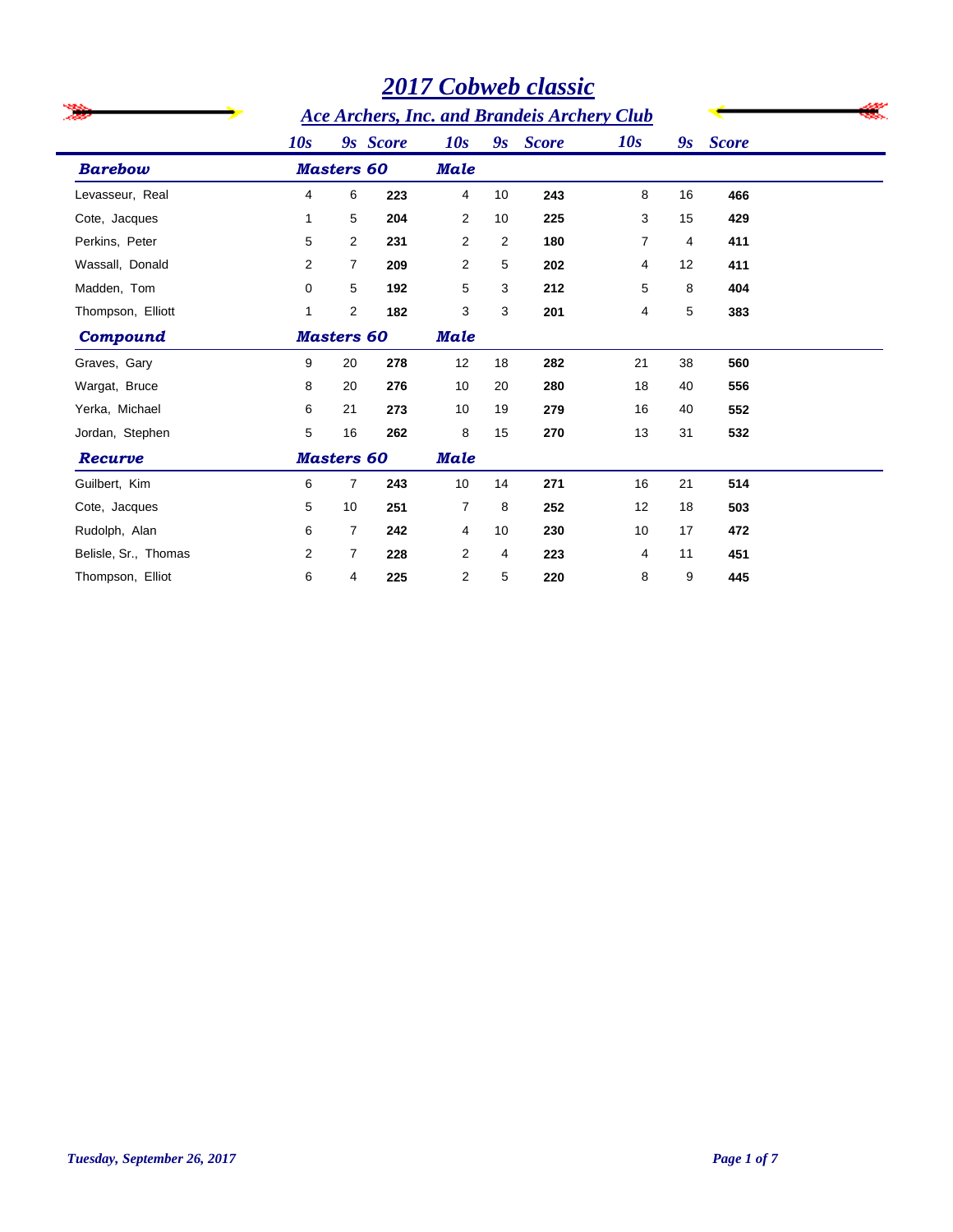|                           |                |                   |          |                |                | <b>2017 Cobweb classic</b>                         |                         |                  |              |  |
|---------------------------|----------------|-------------------|----------|----------------|----------------|----------------------------------------------------|-------------------------|------------------|--------------|--|
|                           |                |                   |          |                |                | <b>Ace Archers, Inc. and Brandeis Archery Club</b> |                         |                  |              |  |
|                           | 10s            |                   | 9s Score | 10s            |                | 9s Score                                           | 10s                     | 9s               | <b>Score</b> |  |
| <b>Barebow</b>            |                | <b>Masters 50</b> |          | Female         |                |                                                    |                         |                  |              |  |
| Pooley, Joan              | $\overline{2}$ | 6                 | 203      | $\overline{4}$ | $\mathbf{1}$   | 180                                                | 6                       | $\overline{7}$   | 383          |  |
| Gauvin, Patrica "Patti"   | $\overline{2}$ | 3                 | 158      | 0              | $\overline{4}$ | 164                                                | $\overline{\mathbf{c}}$ | $\boldsymbol{7}$ | 322          |  |
| <b>Compound</b>           |                | <b>Masters 50</b> |          | Female         |                |                                                    |                         |                  |              |  |
| Bacon, Margret            | $\mathbf{1}$   | 21                | 258      | $\mathbf{1}$   | 16             | 251                                                | $\overline{2}$          | 37               | 509          |  |
| Pooley, Joan              | $\Omega$       | $\mathbf 0$       | 0        | 0              | $\mathbf 0$    | 0                                                  | $\mathbf 0$             | $\mathbf 0$      | $\mathbf 0$  |  |
| Beaulieu, Bonnie          | 0              | $\mathbf 0$       | 0        | 0              | $\mathbf 0$    | 0                                                  | $\mathbf 0$             | $\mathbf 0$      | $\bf{0}$     |  |
| Recurve                   |                | <b>Masters 50</b> |          | Female         |                |                                                    |                         |                  |              |  |
| Botsford-Milne, Catherine | $\overline{4}$ | 6                 | 214      | 5              | $\overline{4}$ | 232                                                | 9                       | 10               | 446          |  |
| Maietta, Barbara          | 5              | 8                 | 236      | 3              | $\overline{2}$ | 202                                                | 8                       | 10               | 438          |  |
| Vaccaro, Elizabeth        | 1              | 3                 | 205      | $\overline{2}$ | $\overline{7}$ | 230                                                | 3                       | 10               | 435          |  |
| Paxson, Paula             | $\mathbf{1}$   | 5                 | 205      | $\mathbf{1}$   | 5              | 203                                                | $\overline{2}$          | 10               | 408          |  |
| <b>Barebow</b>            |                | <b>Masters 50</b> |          | Male           |                |                                                    |                         |                  |              |  |
| Powdrell, Trevor          | 2              | 10                | 220      | $\overline{4}$ | 3              | 216                                                | 6                       | 13               | 436          |  |
| <b>Compound</b>           |                | <b>Masters 50</b> |          | <b>Male</b>    |                |                                                    |                         |                  |              |  |
| Peters, Bill              | 12             | 15                | 279      | 15             | 15             | 285                                                | 27                      | 30               | 564          |  |
| Besher, Simon             | 11             | 16                | 278      | 8              | 20             | 275                                                | 19                      | 36               | 553          |  |
| Ruggieri, Bill            | 5              | 21                | 270      | 5              | 21             | 271                                                | 10                      | 42               | 541          |  |
| Beaulieu, Rob             | 5              | 20                | 262      | 8              | 21             | 277                                                | 13                      | 41               | 539          |  |
| Weaver, David             | $\overline{2}$ | 10                | 229      | 2              | 16             | 259                                                | $\overline{4}$          | 26               | 488          |  |
| Gauvin, Ron               | $\mathbf 0$    | 8                 | 217      | 0              | 6              | 220                                                | $\mathbf 0$             | 14               | 437          |  |
| <b>Recurve</b>            |                | <b>Masters 50</b> |          | <b>Male</b>    |                |                                                    |                         |                  |              |  |
| Schackart, Frank          | $\overline{4}$ | 10                | 248      | 5              | $\overline{7}$ | 239                                                | 9                       | 17               | 487          |  |
| Gladstone, Carl           | $\overline{2}$ | 9                 | 227      | 5              | 14             | 259                                                | $\overline{7}$          | 23               | 486          |  |
| Weaver, David             | 4              | 8                 | 233      | 8              | $\overline{7}$ | 247                                                | 12                      | 15               | 480          |  |
| Hanley, Ricky             | 1              | 4                 | 208      | 1              | 3              | 214                                                | 2                       | $\overline{7}$   | 422          |  |
| Packard, Charles          | $\overline{2}$ | 8                 | 207      | 0              | 3              | 186                                                | 2                       | 11               | 393          |  |
| Wait, Bob                 | $\overline{2}$ | $\overline{2}$    | 177      | 3              | 6              | 200                                                | 5                       | 8                | 377          |  |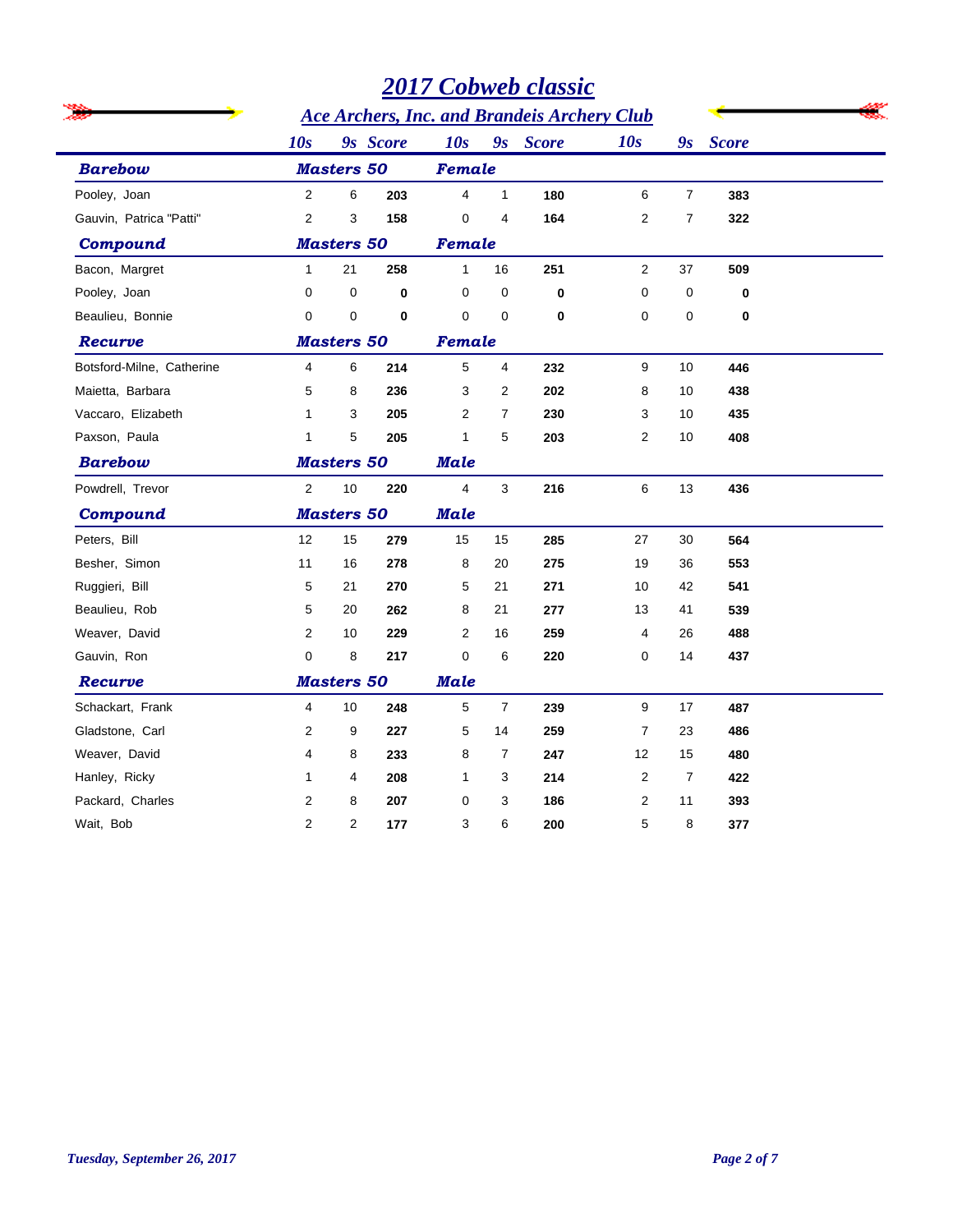|                           |                                                    |              |          |                |             | <b>2017 Cobweb classic</b> |                |    |          |  |
|---------------------------|----------------------------------------------------|--------------|----------|----------------|-------------|----------------------------|----------------|----|----------|--|
|                           | <b>Ace Archers, Inc. and Brandeis Archery Club</b> |              |          |                |             |                            |                |    |          |  |
|                           | 10s                                                |              | 9s Score | 10s            |             | 9s Score                   | 10s            |    | 9s Score |  |
| <b>Barebow</b>            | <b>Senior</b>                                      |              |          | Female         |             |                            |                |    |          |  |
| Colvin, Cerji             | 8                                                  | 12           | 257      | 4              | 9           | 247                        | 12             | 21 | 504      |  |
| Schackart, Christy        | 2                                                  | 6            | 213      | $\mathbf{1}$   | 3           | 192                        | 3              | 9  | 405      |  |
| Belsky, Julianne          | 2                                                  | 4            | 180      | 3              | 7           | 215                        | 5              | 11 | 395      |  |
| Zhong, Xuemei             | 2                                                  | $\mathbf{1}$ | 169      | $\mathbf{1}$   | 6           | 182                        | 3              | 7  | 351      |  |
| Judd, Cara                | 1                                                  | 4            | 140      | 1              | 2           | 164                        | 2              | 6  | 304      |  |
| Compound                  | <b>Senior</b>                                      |              |          | Female         |             |                            |                |    |          |  |
| Szatela, Anna             | 17                                                 | 13           | 287      | 15             | 15          | 285                        | 32             | 28 | 572      |  |
| Assens, Nathalie          | 6                                                  | 21           | 273      | 6              | 17          | 267                        | 12             | 38 | 540      |  |
| Rogers, Patterson         | 5                                                  | 14           | 259      | 2              | 16          | 253                        | 7              | 30 | 512      |  |
| Recurve                   | <b>Senior</b>                                      |              |          | Female         |             |                            |                |    |          |  |
| Chamberlain, Andrea       | $\mathbf{1}$                                       | 6            | 218      | $\mathbf{1}$   | 10          | 227                        | $\overline{2}$ | 16 | 445      |  |
| Coudriet, Alison          | 1                                                  | 7            | 228      | 3              | 5           | 211                        | 4              | 12 | 439      |  |
| Kennedy, Kathleen         | 3                                                  | 5            | 200      | $\mathbf{1}$   | 10          | 225                        | 4              | 15 | 425      |  |
| Esposito, Lauren "Thista" | 2                                                  | 8            | 218      | 4              | 4           | 193                        | 6              | 12 | 411      |  |
| Belsky, Julianne          | 0                                                  | 4            | 188      | 4              | 7           | 213                        | 4              | 11 | 401      |  |
| Lombardi, DeAnne          | 2                                                  | 3            | 180      | $\mathbf{1}$   | 4           | 173                        | 3              | 7  | 353      |  |
| <b>Barebow</b>            | <b>Senior</b>                                      |              |          | <b>Male</b>    |             |                            |                |    |          |  |
| Daniels, Jeffrey          | 8                                                  | 10           | 260      | $\overline{7}$ | 9           | 249                        | 15             | 19 | 509      |  |
| Bhatia, Ashish            | 3                                                  | 6            | 226      | 3              | 12          | 241                        | 6              | 18 | 467      |  |
| Moon-Schott, Sunny        | 3                                                  | 6            | 223      | 3              | 9           | 234                        | 6              | 15 | 457      |  |
| Chen, Jay                 | 2                                                  | 8            | 225      | $\mathbf{1}$   | 10          | 224                        | 3              | 18 | 449      |  |
| McDevitt, Keegan          | 4                                                  | 6            | 218      | 5              | 3           | 220                        | 9              | 9  | 438      |  |
| Compound                  | <b>Senior</b>                                      |              |          | <b>Male</b>    |             |                            |                |    |          |  |
| Baker, Rick               | 21                                                 | 9            | 291      | 21             | 9           | 291                        | 42             | 18 | 582      |  |
| Krampitz, Jay             | 18                                                 | 12           | 288      | 20             | 10          | 290                        | 38             | 22 | 578      |  |
| Carlise, Adam             | 19                                                 | 11           | 289      | 18             | 12          | 288                        | 37             | 23 | 577      |  |
| Santos, Joseph            | 18                                                 | 12           | 288      | 16             | 14          | 286                        | 34             | 26 | 574      |  |
| Mize, Jim                 | 13                                                 | 17           | 283      | 11             | 19          | 281                        | 24             | 36 | 564      |  |
| Nguyen, Cyrus             | 10                                                 | 20           | 280      | 12             | 18          | 282                        | 22             | 38 | 562      |  |
| Trubiano, Adam            | 6                                                  | 20           | 272      | 9              | 18          | 268                        | 15             | 38 | 540      |  |
| Gates, Barry              | 4                                                  | 23           | 263      | 7              | 21          | 274                        | 11             | 44 | 537      |  |
| Simmons, Dana             | 4                                                  | 19           | 264      | 4              | 23          | 270                        | 8              | 42 | 534      |  |
| Rohrer, Chris             | 3                                                  | 13           | 256      | 2              | 15          | 254                        | 5              | 28 | 510      |  |
| Deston, Chris             | 0                                                  | 0            | 0        | 0              | $\mathbf 0$ | 0                          | 0              | 0  | 0        |  |
| Hughes, Johnathon         | 0                                                  | 0            | 0        | 0              | $\pmb{0}$   | $\bf{0}$                   | 0              | 0  | 0        |  |
| Recurve                   | <b>Senior</b>                                      |              |          | Male           |             |                            |                |    |          |  |
| Martel, Michael           | 9                                                  | 13           | 265      | $\overline{7}$ | 14          | 265                        | 16             | 27 | 530      |  |
| McKay, Lawrence "Rusty"   | 8                                                  | 9            | 261      | 4              | 10          | 250                        | 12             | 19 | 511      |  |
| Bocanegra, Joseph         | 3                                                  | 12           | 244      | 6              | 10          | 254                        | 9              | 22 | 498      |  |
|                           |                                                    |              |          |                |             |                            |                |    |          |  |

*Tuesday, September 26, 2017 Page 3 of 7*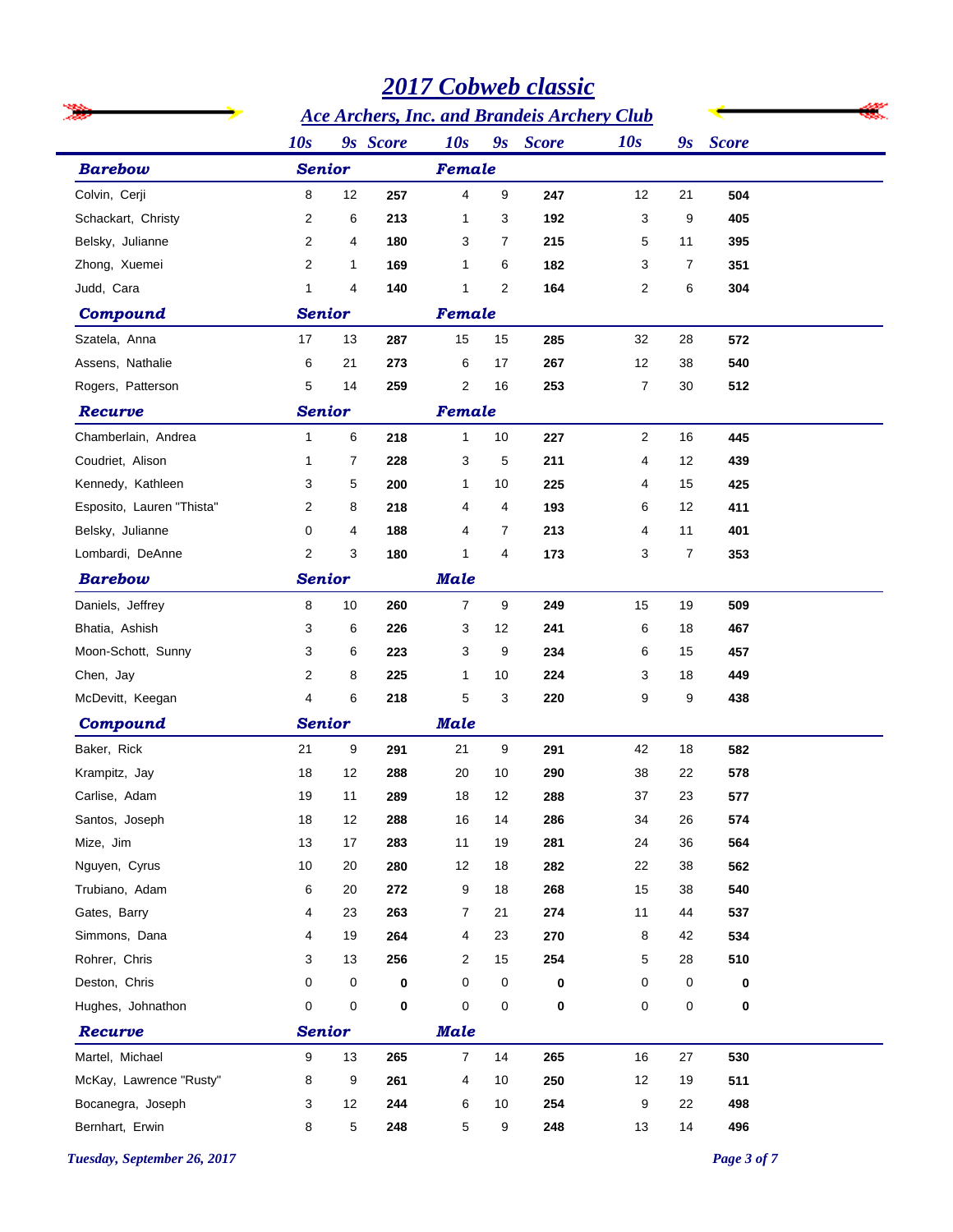|                            |                |                |          |                |                | 2017 Cobweb classic                                |                |              |              |  |
|----------------------------|----------------|----------------|----------|----------------|----------------|----------------------------------------------------|----------------|--------------|--------------|--|
|                            |                |                |          |                |                | <b>Ace Archers, Inc. and Brandeis Archery Club</b> |                |              |              |  |
|                            | 10s            |                | 9s Score | 10s            |                | 9s Score                                           | 10s            | 9s           | <b>Score</b> |  |
| DiStefano, Sean            | 5              | $\overline{7}$ | 244      | 5              | 9              | 247                                                | 10             | 16           | 491          |  |
| Jackson, Benjamin          | 2              | 10             | 229      | 3              | $\overline{2}$ | 210                                                | 5              | 12           | 439          |  |
| Martin, Adison             | $\overline{4}$ | $\overline{4}$ | 214      | 4              | $\overline{7}$ | 221                                                | 8              | 11           | 435          |  |
| <b>Traditional</b>         | <b>Senior</b>  |                |          | Male           |                |                                                    |                |              |              |  |
| Daniels, Jefferey          | $\mathbf{1}$   | 5              | 202      | 5              | $\mathbf{1}$   | 221                                                | 6              | 6            | 423          |  |
| <b>Traditional Recurve</b> | <b>Senior</b>  |                |          | Male           |                |                                                    |                |              |              |  |
| Trubiano, Adam             | $\overline{2}$ | $\mathbf 0$    | 150      | 0              | $\mathbf{1}$   | 148                                                | $\overline{2}$ | $\mathbf{1}$ | 298          |  |
| <b>Barebow</b>             |                | Collegiate     |          | Female         |                |                                                    |                |              |              |  |
| Wolf, Marissa              | 3              | $\overline{4}$ | 200      | $\mathbf{1}$   | 6              | 195                                                | 4              | 10           | 395          |  |
| Recurve                    |                | Collegiate     |          | Female         |                |                                                    |                |              |              |  |
| Toole, Maegen              | $\mathbf{1}$   | 6              | 206      | $\overline{7}$ | 4              | 235                                                | 8              | 10           | 441          |  |
| Nelson, Katharine          | 2              | 8              | 211      | 5              | 1              | 192                                                | 7              | 9            | 403          |  |
| Haque, Anisa               | 4              | $\overline{7}$ | 203      | 0              | 4              | 189                                                | 4              | 11           | 392          |  |
| Zhao, Winnie               | 2              | 3              | 172      | 3              | 2              | 193                                                | 5              | 5            | 365          |  |
| Compound                   |                | Collegiate     |          | Male           |                |                                                    |                |              |              |  |
| Stevens, Adam              | $\overline{4}$ | 20             | 265      | 1              | 20             | 261                                                | 5              | 40           | 526          |  |
| Recurve                    |                | Collegiate     |          | <b>Male</b>    |                |                                                    |                |              |              |  |
| Reyna, Andres              | $\mathbf{1}$   | 5              | 216      | 2              | 4              | 223                                                | 3              | 9            | 439          |  |
| Perez, Irving              | 3              | 4              | 192      | 5              | $\overline{2}$ | 171                                                | 8              | 6            | 363          |  |
| Gordon, Samuel             | 2              | 5              | 158      | $\overline{2}$ | $\mathbf{1}$   | 125                                                | 4              | 6            | 283          |  |
| <b>Barebow</b>             | <b>Junior</b>  |                |          | Female         |                |                                                    |                |              |              |  |
| Murray, Nicole             | 3              | 6              | 191      | $\mathbf{1}$   | 3              | 173                                                | 4              | 9            | 364          |  |
| Recurve                    | <b>Junior</b>  |                |          | Female         |                |                                                    |                |              |              |  |
| Howell, Natalie            | 6              | 6              | 250      | 6              | 11             | 258                                                | 12             | 17           | 508          |  |
| Regensburger, Megan        | 3              | 9              | 252      | 3              | 4              | 222                                                | 6              | 13           | 474          |  |
| Nie, Kate                  | $\mathbf{1}$   | 8              | 199      | 3              | 4              | 221                                                | 4              | 12           | 420          |  |
| Milne, Arlyss              | 3              | 4              | 203      | $\mathbf{1}$   | 6              | 217                                                | 4              | $10$         | 420          |  |
| <b>Compound</b>            | <b>Junior</b>  |                |          | <b>Male</b>    |                |                                                    |                |              |              |  |
| Merrill, Ethan             | 22             | $\bf 8$        | 292      | 28             | $\overline{2}$ | 298                                                | 50             | 10           | 590          |  |
| Recurve                    | <b>Junior</b>  |                |          | <b>Male</b>    |                |                                                    |                |              |              |  |
| Holmgren, Nicolas          | $\overline{0}$ | $\overline{4}$ | 186      | $\mathbf{3}$   | $\,6$          | 219                                                | $\mathbf{3}$   | $10$         | 405          |  |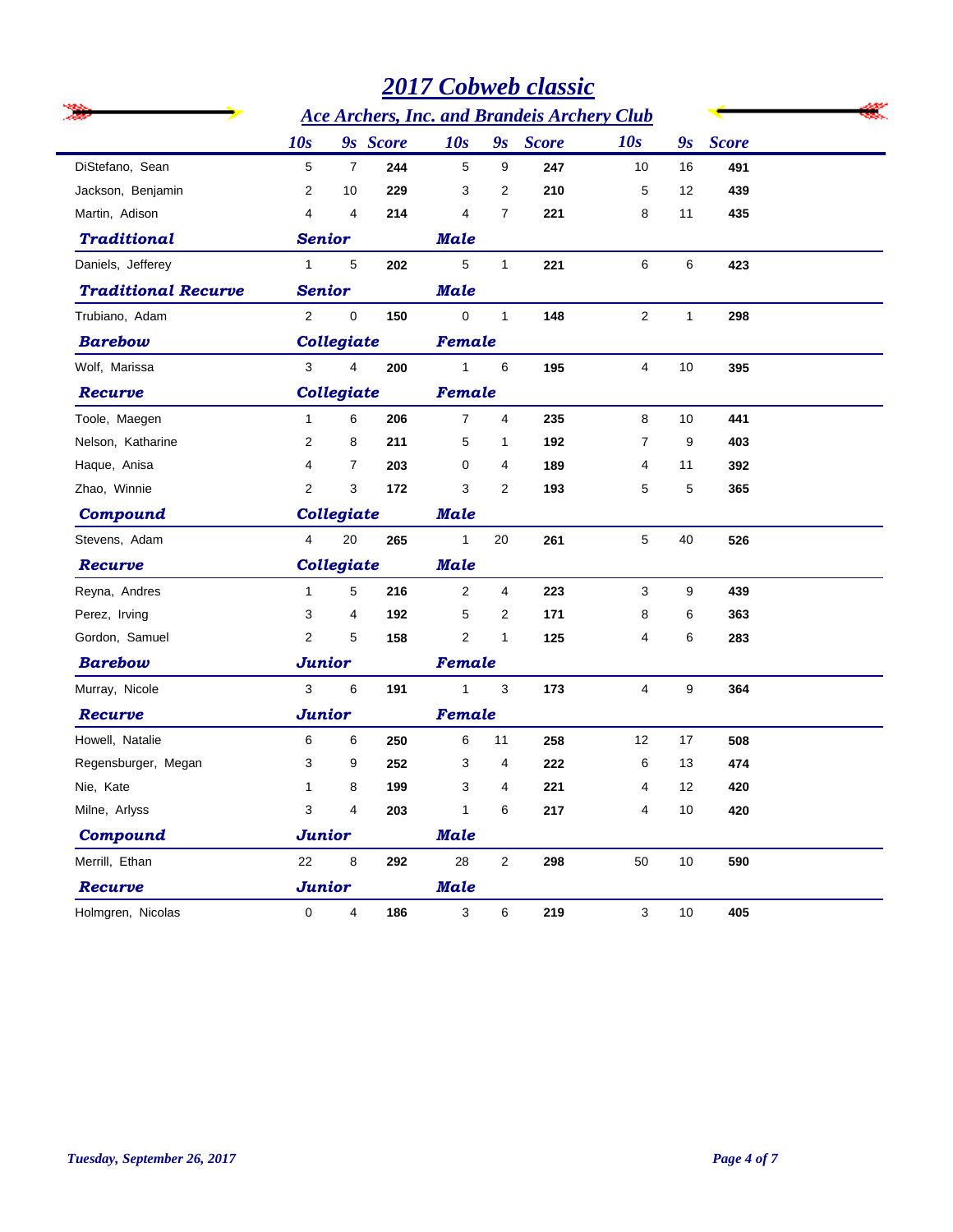|                      |                |                                                    |            |                |                | <b>2017 Cobweb classic</b> |                         |                |          |  |
|----------------------|----------------|----------------------------------------------------|------------|----------------|----------------|----------------------------|-------------------------|----------------|----------|--|
|                      |                | <b>Ace Archers, Inc. and Brandeis Archery Club</b> |            |                |                |                            |                         |                |          |  |
|                      | 10s            |                                                    | 9s Score   | 10s            |                | 9 <sub>s</sub> Score       | 10s                     |                | 9s Score |  |
| <b>Barebow</b>       | Cadet          |                                                    |            | Female         |                |                            |                         |                |          |  |
| Glickel, Xiara       | $\overline{2}$ | 3                                                  | 195        | $\overline{c}$ | 3              | 170                        | $\overline{\mathbf{4}}$ | $\,6\,$        | 365      |  |
| Minico, Carmelina    | 1              | $\mathbf{1}$                                       | 123        | 1              | 0              | 143                        | 2                       | 1              | 266      |  |
| Compound             | Cadet          |                                                    |            | Female         |                |                            |                         |                |          |  |
| Green, Rachel        | 8              | 19                                                 | 275        | 9              | 18             | 276                        | 17                      | 37             | 551      |  |
| Gates, Alix          | 7              | 19                                                 | 273        | 3              | 24             | 270                        | 10                      | 43             | 543      |  |
| Higgins, Grace       | 6              | 22                                                 | 274        | 3              | 20             | 264                        | 9                       | 42             | 538      |  |
| Bourque, Wynn        | $\mathbf{1}$   | 10                                                 | 239        | 2              | 11             | 242                        | 3                       | 21             | 481      |  |
| Otwell, Jayden       | 0              | 12                                                 | 231        | $\overline{2}$ | 6              | 236                        | $\overline{\mathbf{c}}$ | 18             | 467      |  |
| Recurve              | Cadet          |                                                    |            | Female         |                |                            |                         |                |          |  |
| McKay, Samatha       | 8              | 13                                                 | 267        | 7              | 10             | 258                        | 15                      | 23             | 525      |  |
| Bouffard, Lindsey    | 8              | 12                                                 | 263        | 5              | 16             | 262                        | 13                      | 28             | 525      |  |
| Vaccaro, Lucia       | 10             | 8                                                  | 261        | 6              | 12             | 247                        | 16                      | 20             | 508      |  |
| Jalbert, Amelia      | 3              | 9                                                  | 230        | 3              | 6              | 229                        | 6                       | 15             | 459      |  |
| Neveux, Hope         | 4              | 5                                                  | 231        | 3              | 6              | 222                        | 7                       | 11             | 453      |  |
| Rose, Lila           | 1              | 5                                                  | 205        | 1              | 3              | 171                        | 2                       | 8              | 376      |  |
| Coolidge, Emily      | 0              | 2                                                  | 182        | 1              | 4              | 186                        | 1                       | 6              | 368      |  |
| Tabit, Hana          | 0              | 0                                                  | 0          | 0              | 0              | 0                          | 0                       | 0              | 0        |  |
| Compound             | Cadet          |                                                    |            | <b>Male</b>    |                |                            |                         |                |          |  |
| Harlow, Zachary      | 7              | 22                                                 | 276        | 8              | 22             | 278                        | 15                      | 44             | 554      |  |
| Celli, Dylan         | 3              | 14                                                 | 245        | 3              | 16             | 258                        | 6                       | 30             | 503      |  |
| Fuller, Isaac        | 1              | $\overline{7}$                                     | 209        | 2              | 9              | 233                        | 3                       | 16             | 442      |  |
| Paiva, Austin        | 0              | 3                                                  | 151        | 0              | 0              | 37                         | 0                       | 3              | 188      |  |
| Recurve              | Cadet          |                                                    |            | <b>Male</b>    |                |                            |                         |                |          |  |
| Chung, Timothy       | 16             | 12                                                 | 282        | 14             | 13             | 278                        | 30                      | 25             | 560      |  |
| Eastman, Caleb       | 8              | 13                                                 | 253        | 9              | 10             | 258                        | 17                      | 23             | 511      |  |
| McGuire, Liam        | 4              | 12                                                 | 250        | 5              | 8              | 240                        | 9                       | 20             | 490      |  |
| Schwartz, Jonah      | 6              | 5                                                  | 239        | 5              | $\overline{7}$ | 240                        | 11                      | 12             | 479      |  |
| Maietta, Christopher | 8              | 10                                                 | 249        | 6              | 10             | 223                        | 14                      | 20             | 472      |  |
| Gao, Jeffery         | 2              | 4                                                  | 197        | 2              | 3              | 190                        | 4                       | $\overline{7}$ | 387      |  |
| Sachs-Walor, George  | $\mathbf{1}$   | 5                                                  | 184        | 2              | $\overline{2}$ | 170                        | 3                       | $\overline{7}$ | 354      |  |
| Levine, Max          | 3              | $\mathbf{1}$                                       | 193        | 3              | $\overline{2}$ | 153                        | 6                       | 3              | 346      |  |
| Shokum, Ivan         | 0              | 3                                                  | ${\bf 75}$ | 0              | 0              | ${\bf 57}$                 | 0                       | 3              | 132      |  |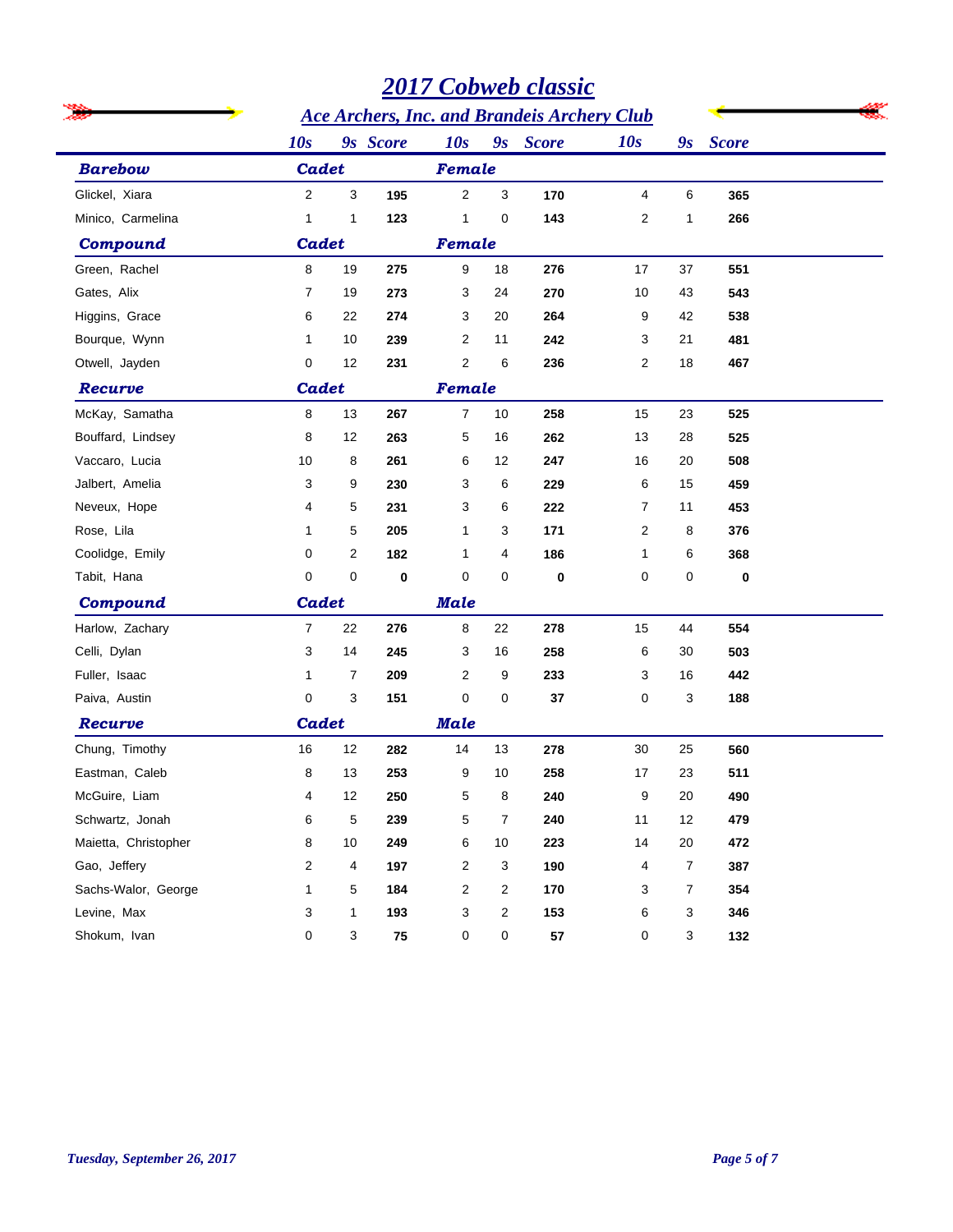|                      |                |                |          |                |                | 2017 Cobweb classic                                |                |                |              |  |
|----------------------|----------------|----------------|----------|----------------|----------------|----------------------------------------------------|----------------|----------------|--------------|--|
|                      |                |                |          |                |                | <b>Ace Archers, Inc. and Brandeis Archery Club</b> |                |                |              |  |
|                      | 10s            |                | 9s Score | 10s            | 9s             | <b>Score</b>                                       | 10s            | 9s             | <b>Score</b> |  |
| <b>Barebow</b>       | Cub            |                |          | <b>Female</b>  |                |                                                    |                |                |              |  |
| Buckmelter, Kira     | $\mathbf{1}$   | 0              | 199      | 5              | $\mathbf{1}$   | 204                                                | 6              | $\mathbf{1}$   | 403          |  |
| <b>Compound</b>      | Cub            |                |          | Female         |                |                                                    |                |                |              |  |
| Twohig, Megan        | 10             | 14             | 274      | 3              | 18             | 262                                                | 13             | 32             | 536          |  |
| Rush, Olivia         | 3              | 18             | 258      | $\overline{2}$ | 18             | 259                                                | 5              | 36             | 517          |  |
| Napolitano, Jaylen   | 2              | 5              | 209      | 3              | 12             | 243                                                | 5              | 17             | 452          |  |
| Tavares, Lily        | $\mathbf{1}$   | 3              | 180      | $\mathbf 0$    | 6              | 211                                                | $\mathbf{1}$   | 9              | 391          |  |
| Recurve              | Cub            |                |          | Female         |                |                                                    |                |                |              |  |
| Pottgen, Lianna      | 6              | 13             | 256      | 5              | 6              | 244                                                | 11             | 19             | 500          |  |
| Gordon, Abby         | 5              | 8              | 245      | 8              | 5              | 244                                                | 13             | 13             | 489          |  |
| Aihara, Ayaka        | $\overline{2}$ | 4              | 210      | 3              | $\overline{7}$ | 230                                                | 5              | 11             | 440          |  |
| Chae, Mina           | $\mathbf{1}$   | 6              | 205      | 2              | 6              | 219                                                | 3              | 12             | 424          |  |
| Alicandro, Gianna    | 0              | $\mathbf{1}$   | 185      | $\mathbf{1}$   | 4              | 210                                                | $\mathbf{1}$   | 5              | 395          |  |
| Latham, Sophia       | 4              | 3              | 183      | 2              | 4              | 189                                                | 6              | $\overline{7}$ | 372          |  |
| McGrath, Grace       | 0              | 5              | 178      | 2              | 1              | 154                                                | 2              | 6              | 332          |  |
| Hernandez, Catherine | $\mathbf{1}$   | 1              | 148      | $\overline{2}$ | 2              | 166                                                | 3              | 3              | 314          |  |
| Weeks, Alexandra     | $\mathbf 0$    | 0              | 0        | $\mathbf 0$    | $\mathbf 0$    | $\bf{0}$                                           | 0              | 0              | 0            |  |
| <b>Barebow</b>       | Cub            |                |          | Male           |                |                                                    |                |                |              |  |
| Feyl, Brendan        | $\mathbf{1}$   | 3              | 168      | $\Omega$       | 3              | 183                                                | $\mathbf{1}$   | 6              | 351          |  |
| <b>Compound</b>      | Cub            |                |          | <b>Male</b>    |                |                                                    |                |                |              |  |
| Pierce, Jared        | 4              | 6              | 242      | 2              | 11             | 223                                                | 6              | 17             | 465          |  |
| D'Antonio, Brandon   | $\overline{2}$ | 6              | 228      | 0              | $\overline{7}$ | 230                                                | 2              | 13             | 458          |  |
| VanDyke, Garrett     | $\mathbf{1}$   | 7              | 226      | 2              | 10             | 210                                                | 3              | 17             | 436          |  |
| Murphy, Patrick      | 2              | 8              | 219      | $\Omega$       | $\overline{7}$ | 216                                                | 2              | 15             | 435          |  |
| Recurve              | Cub            |                |          | <b>Male</b>    |                |                                                    |                |                |              |  |
| Wilson, Nathan       | 4              | 7              | 238      | 5              | 10             | 243                                                | 9              | 17             | 481          |  |
| Gerard, Ari          | $\overline{2}$ | 4              | 205      | 0              | 10             | 224                                                | 2              | 14             | 429          |  |
| Cook, Jonathan       | 1              | $\overline{2}$ | 189      | 3              | $\overline{7}$ | 223                                                | 4              | 9              | 412          |  |
| Mullen, Camden       | 3              | $\overline{2}$ | 196      | $\mathbf{1}$   | $\overline{2}$ | 185                                                | $\overline{4}$ | 4              | 381          |  |